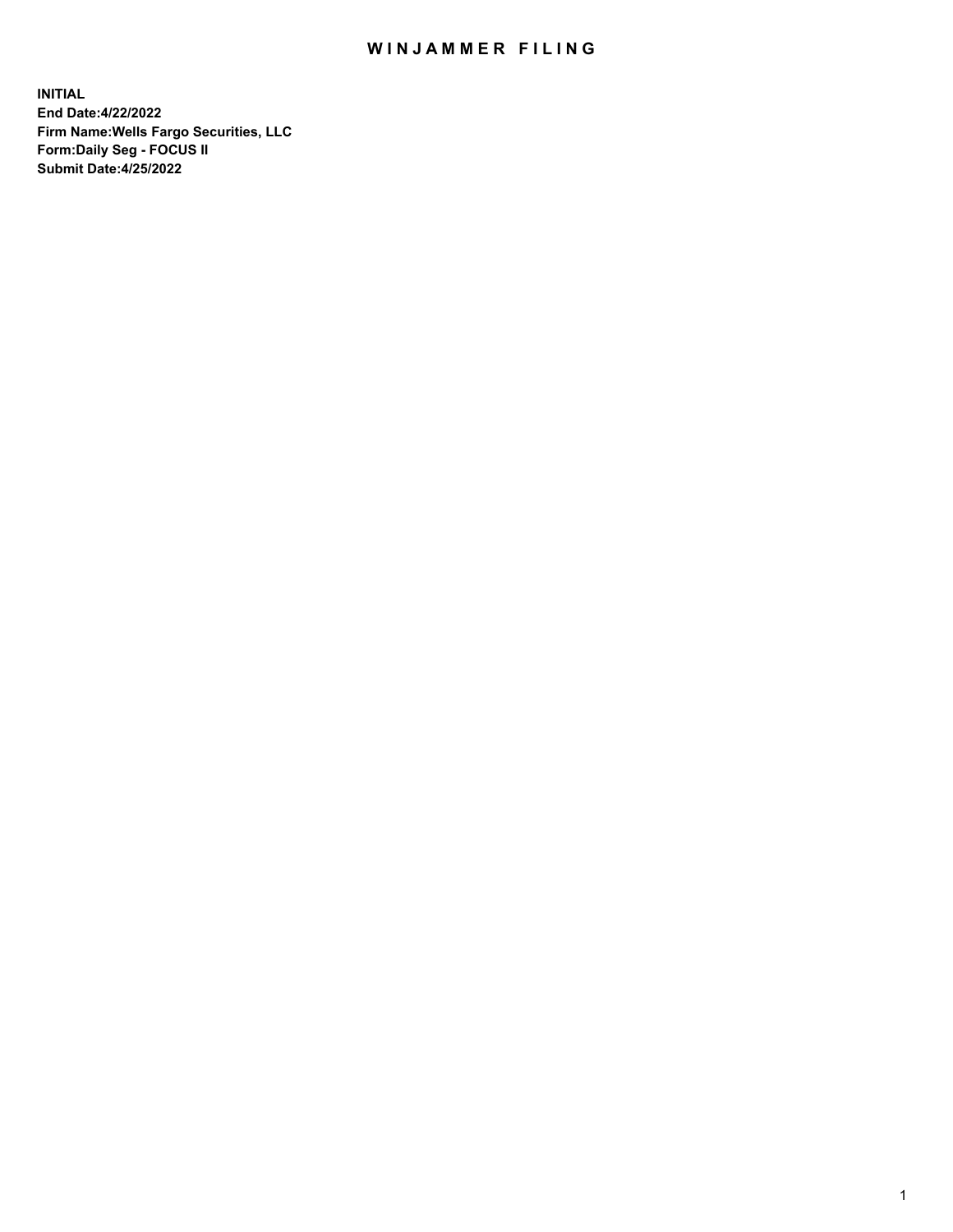**INITIAL End Date:4/22/2022 Firm Name:Wells Fargo Securities, LLC Form:Daily Seg - FOCUS II Submit Date:4/25/2022 Daily Segregation - Cover Page**

| Name of Company                                                                                                                                                                                                                                                                                                                | <b>Wells Fargo Securities LLC</b>                          |
|--------------------------------------------------------------------------------------------------------------------------------------------------------------------------------------------------------------------------------------------------------------------------------------------------------------------------------|------------------------------------------------------------|
| <b>Contact Name</b>                                                                                                                                                                                                                                                                                                            | <b>James Gnall</b>                                         |
| <b>Contact Phone Number</b>                                                                                                                                                                                                                                                                                                    | 917-699-6822                                               |
| <b>Contact Email Address</b>                                                                                                                                                                                                                                                                                                   | james.w.gnall@wellsfargo.com                               |
| FCM's Customer Segregated Funds Residual Interest Target (choose one):<br>a. Minimum dollar amount: ; or<br>b. Minimum percentage of customer segregated funds required:% ; or<br>c. Dollar amount range between: and; or<br>d. Percentage range of customer segregated funds required between:% and%.                         | 105,000,000<br><u>0</u><br>0 <sub>0</sub><br>00            |
| FCM's Customer Secured Amount Funds Residual Interest Target (choose one):<br>a. Minimum dollar amount: ; or<br>b. Minimum percentage of customer secured funds required:%; or<br>c. Dollar amount range between: and; or<br>d. Percentage range of customer secured funds required between:% and%.                            | 30,000,000<br><u>0</u><br>0 <sub>0</sub><br>0 <sub>0</sub> |
| FCM's Cleared Swaps Customer Collateral Residual Interest Target (choose one):<br>a. Minimum dollar amount: ; or<br>b. Minimum percentage of cleared swaps customer collateral required:% ; or<br>c. Dollar amount range between: and; or<br>d. Percentage range of cleared swaps customer collateral required between:% and%. | 355,000,000<br><u>0</u><br>00<br>00                        |

Attach supporting documents CH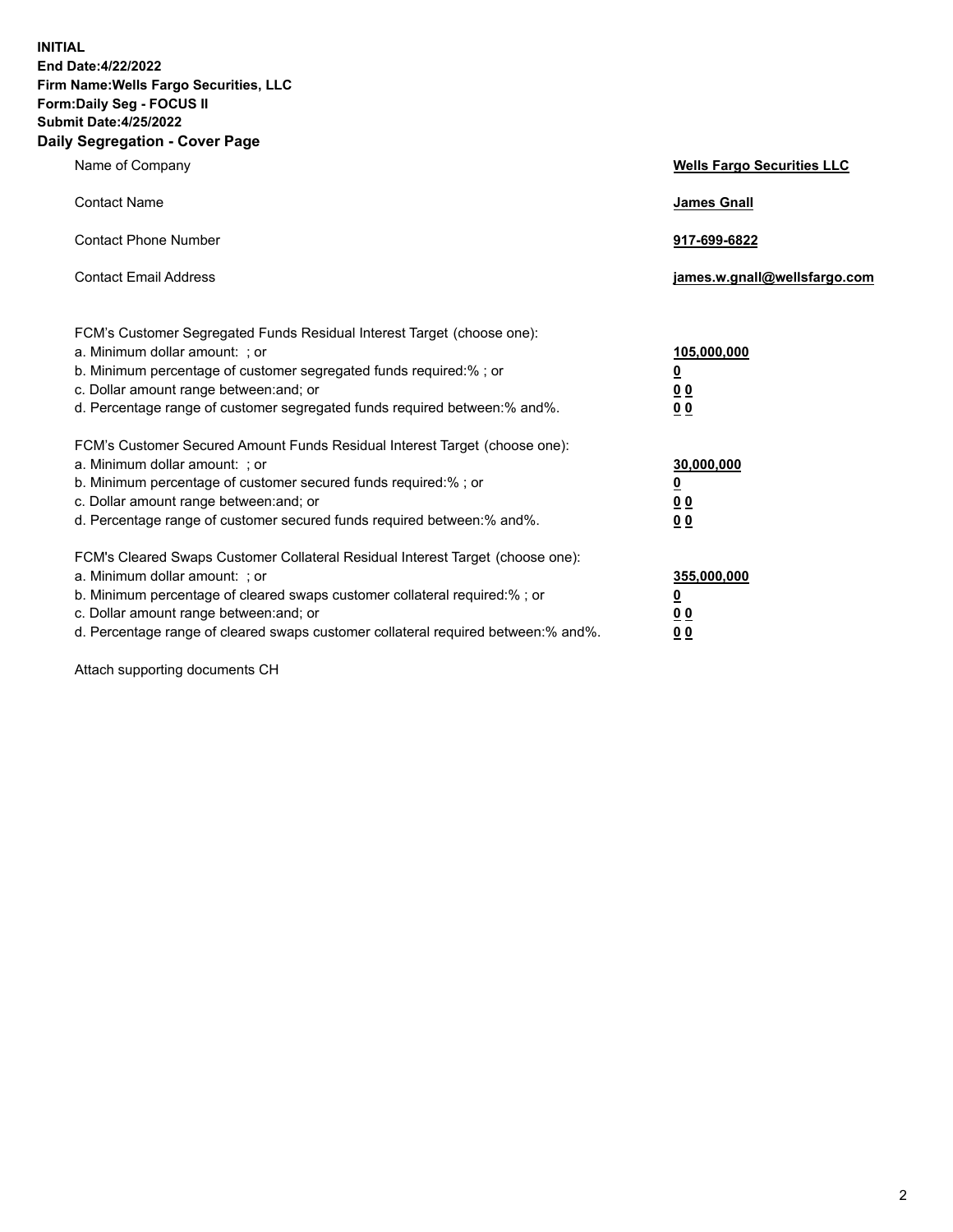**INITIAL End Date:4/22/2022 Firm Name:Wells Fargo Securities, LLC Form:Daily Seg - FOCUS II Submit Date:4/25/2022 Daily Segregation - Secured Amounts** Foreign Futures and Foreign Options Secured Amounts Amount required to be set aside pursuant to law, rule or regulation of a foreign government or a rule of a self-regulatory organization authorized thereunder 1. Net ledger balance - Foreign Futures and Foreign Option Trading - All Customers A. Cash **706,718,649** [7315] B. Securities (at market) **379,581,882** [7317] 2. Net unrealized profit (loss) in open futures contracts traded on a foreign board of trade **-233,553,994** [7325] 3. Exchange traded options a. Market value of open option contracts purchased on a foreign board of trade **20** [7335] b. Market value of open contracts granted (sold) on a foreign board of trade **0** [7337] 4. Net equity (deficit) (add lines 1. 2. and 3.) **852,746,557** [7345] 5. Account liquidating to a deficit and account with a debit balances - gross amount **36,988,759** [7351] Less: amount offset by customer owned securities **-36,987,543** [7352] **1,216** [7354] 6. Amount required to be set aside as the secured amount - Net Liquidating Equity Method (add lines 4 and 5) 7. Greater of amount required to be set aside pursuant to foreign jurisdiction (above) or line 6. FUNDS DEPOSITED IN SEPARATE REGULATION 30.7 ACCOUNTS 1. Cash in banks A. Banks located in the United States **158,460,022** [7500] B. Other banks qualified under Regulation 30.7 **57,141,122** [7520] **215,601,144** 2. Securities A. In safekeeping with banks located in the United States **496,246,574** [7540] B. In safekeeping with other banks qualified under Regulation 30.7 **0** [7560] **496,246,574** [7570]

- 3. Equities with registered futures commission merchants
	-
	-
	- C. Unrealized gain (loss) on open futures contracts **93,962,070** [7600]
	- D. Value of long option contracts **20** [7610]
	- E. Value of short option contracts **0** [7615] **100,834,815** [7620]
- 4. Amounts held by clearing organizations of foreign boards of trade
	- A. Cash **0** [7640]
	- B. Securities **0** [7650]
	- C. Amount due to (from) clearing organization daily variation **0** [7660]
	- D. Value of long option contracts **0** [7670]
	- E. Value of short option contracts **0** [7675] **0** [7680]
- 5. Amounts held by members of foreign boards of trade
	-
	- B. Securities **0** [7710]
	- C. Unrealized gain (loss) on open futures contracts **-257,577,455** [7720]
	- D. Value of long option contracts **0** [7730]
	- E. Value of short option contracts **0** [7735] **168,258,418** [7740]
- 6. Amounts with other depositories designated by a foreign board of trade **0** [7760]
- 7. Segregated funds on hand **0** [7765]
- 8. Total funds in separate section 30.7 accounts **980,940,951** [7770]
- 9. Excess (deficiency) Set Aside for Secured Amount (subtract line 7 Secured Statement Page 1 from Line 8)
- 10. Management Target Amount for Excess funds in separate section 30.7 accounts **30,000,000** [7780]
- 11. Excess (deficiency) funds in separate 30.7 accounts over (under) Management Target **98,193,178** [7785]

**0** [7305]

**852,747,773** [7355]

## **852,747,773** [7360]

[7530]

 A. Cash **-56,462,583** [7580] B. Securities **63,335,308** [7590]

 A. Cash **425,835,873** [7700] **128,193,178** [7380]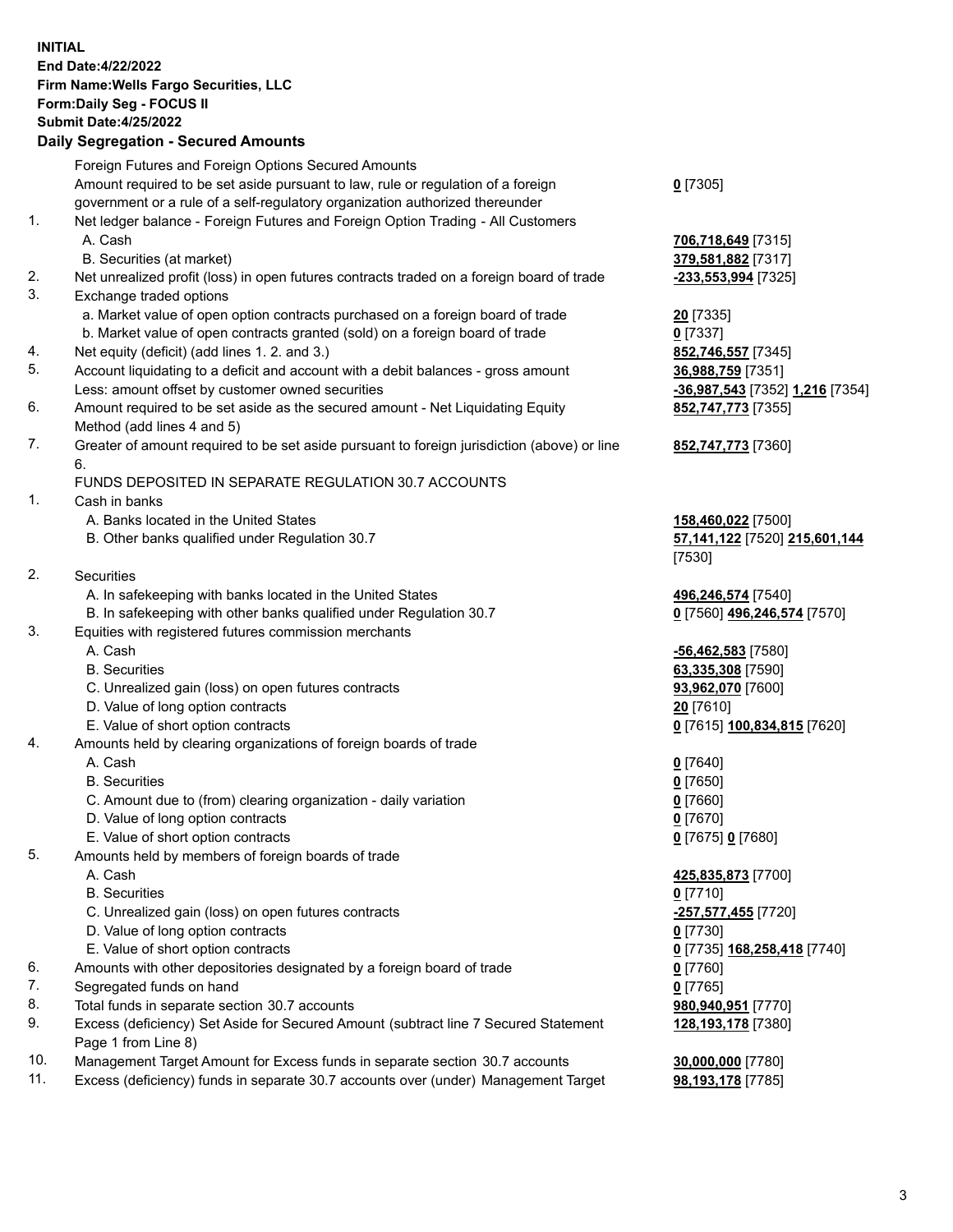**INITIAL End Date:4/22/2022 Firm Name:Wells Fargo Securities, LLC Form:Daily Seg - FOCUS II Submit Date:4/25/2022 Daily Segregation - Segregation Statement** SEGREGATION REQUIREMENTS(Section 4d(2) of the CEAct) 1. Net ledger balance A. Cash **2,425,950,209** [7010] B. Securities (at market) **1,879,471,208** [7020] 2. Net unrealized profit (loss) in open futures contracts traded on a contract market **1,307,250,631** [7030] 3. Exchange traded options A. Add market value of open option contracts purchased on a contract market **4,660,530,429** [7032] B. Deduct market value of open option contracts granted (sold) on a contract market **-4,622,675,566** [7033] 4. Net equity (deficit) (add lines 1, 2 and 3) **5,650,526,911** [7040] 5. Accounts liquidating to a deficit and accounts with debit balances - gross amount **108,552,984** [7045] Less: amount offset by customer securities **-95,330,954** [7047] **13,222,030** [7050] 6. Amount required to be segregated (add lines 4 and 5) **5,663,748,941** [7060] FUNDS IN SEGREGATED ACCOUNTS 7. Deposited in segregated funds bank accounts A. Cash **62,700,372** [7070] B. Securities representing investments of customers' funds (at market) **775,803,006** [7080] C. Securities held for particular customers or option customers in lieu of cash (at market) **247,502,714** [7090] 8. Margins on deposit with derivatives clearing organizations of contract markets A. Cash **3,148,561,163** [7100] B. Securities representing investments of customers' funds (at market) **123,959,168** [7110] C. Securities held for particular customers or option customers in lieu of cash (at market) **1,631,968,494** [7120] 9. Net settlement from (to) derivatives clearing organizations of contract markets **125,177,223** [7130] 10. Exchange traded options A. Value of open long option contracts **4,660,530,429** [7132] B. Value of open short option contracts **-4,622,675,566** [7133] 11. Net equities with other FCMs A. Net liquidating equity **0** [7140] B. Securities representing investments of customers' funds (at market) **0** [7160] C. Securities held for particular customers or option customers in lieu of cash (at market) **0** [7170] 12. Segregated funds on hand **0** [7150] 13. Total amount in segregation (add lines 7 through 12) **6,153,527,003** [7180] 14. Excess (deficiency) funds in segregation (subtract line 6 from line 13) **489,778,062** [7190]

- 15. Management Target Amount for Excess funds in segregation **105,000,000** [7194]
- 16. Excess (deficiency) funds in segregation over (under) Management Target Amount Excess

**384,778,062** [7198]